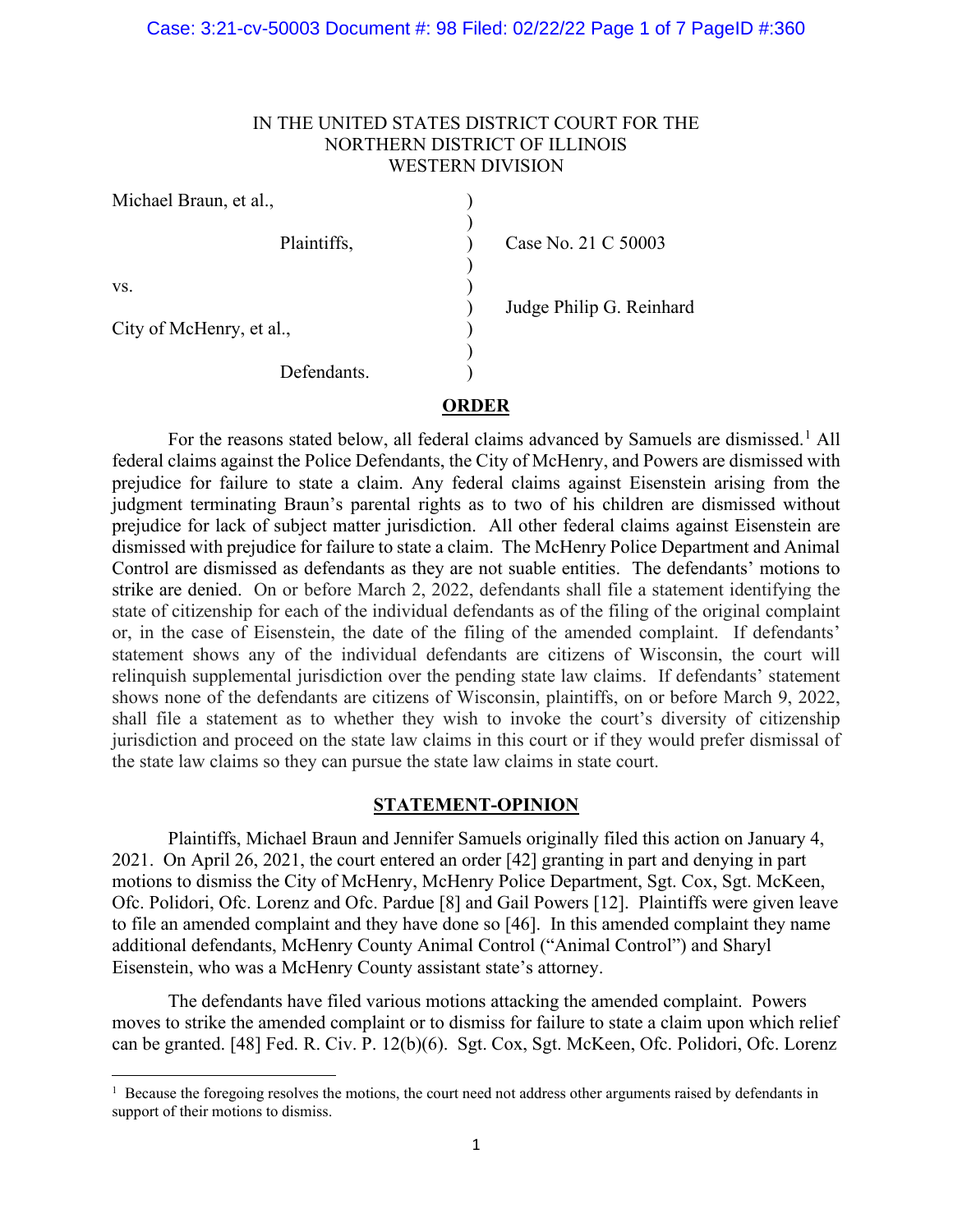and Ofc. Pardue ("Police Defendants") and the City of McHenry join in Powers' motion to strike and move to dismiss for failure to state a claim upon which relief can be granted. [62] Fed. R. Civ. P. 12(b)(6). Eisenstein and Animal Control move to dismiss for lack of jurisdiction and for failure to state a claim upon which relief can be granted. [56] Fed. R. Civ. P. 12(b)(1) & (6).

To survive a Rule 12(b)(6) motion to dismiss for failure to state a claim, a complaint must contain a "short and plain statement of the claim showing that the pleader is entitled to relief." Fed. R. Civ. P. 8(a)(2). If the complaint (1) describes the claim in sufficient detail to give the defendant fair notice of what the claim is and the grounds upon which it rests and (2) plausibly suggests that the plaintiff has a right to relief above a speculative level, this requirement is met. *Bell Atlantic Corp. v. Twombly*, 550 U.S. 544, 555 (2007); *see also Ashcroft v, Iqbal*, 556 U.S. 662 (2009). A plaintiff's "claim for relief" is his expression of the wrong done to him. *Albiero v. City of Kankakee*, 122 F.3d 417, 419 (7<sup>th</sup> Cir. 1997). It is "the aggregate of operative facts which give rise to a right enforceable in the courts." *Sojka v. Bovis Lend Lease,*  Inc., 686 F.3d 394, 399 (7<sup>th</sup> Cir. 2012) (quotation marks and citations omitted). Stated more succinctly, a claim is "a grievance." *Albiero*, 122 F.3d at 419.

# The Court's Prior Rule 12(b)(6) Order

In the motions to dismiss [8] [12] the original complaint, the statute of limitations was at the forefront of the arguments for dismissal. In its April 26, 2021 order [42] on these motions, the court found the complaint contained plausible allegations of fact that supported a right to relief under a recognized legal theory—the state law tort of malicious prosecution. The claim based on malicious prosecution accrued when plaintiff was acquitted in the criminal proceeding and this case was filed within the two-year limitations period after accrual. The court also declined to dismiss on statute of limitations grounds a Section 1983 claim based on unlawful pretrial detention raised under *Manuel v. City of Joliet*, 137 S. Ct. 911 (2017) as it was not evident from the complaint when the pretrial detention ended triggering the commencement of the limitations period.

The remainder of the claims alleged in the complaint were dismissed. Claims based on actions taken by the Police Defendants in 2017 when Braun was arrested and harassed by the Police Defendants were dismissed on statute of limitations grounds. Claims based on the Police Defendants 2017 failure to investigate were dismissed on statute of limitations grounds.

All claims advanced by Samuels were dismissed because the complaint did not allege any actions that violated her constitutional rights nor was she prosecuted, as Braun was, giving rise to his claim based on malicious prosecution.

The federal claims against the City of McHenry and the McHenry Police Department<sup>[2](#page-1-0)</sup> were dismissed because the complaint did not allege any policy, custom, or practice contributing to their alleged constitutional violations as required by the United States Supreme Court decision in *Monell v. New York City Dept. of Social Services*, 436 U.S. 658 (1978).

Claims brought under section 1983 against the Police Defendants based on "suppressing and excluding exculpatory evidence" in violation of *Brady v. Maryland*, 373 U.S. 83 (1963) were

<span id="page-1-0"></span><sup>&</sup>lt;sup>2</sup> The McHenry Police Department has no separate legal existence apart from the City of McHenry and thus is not a suable entity and will be dismissed as a defendant. *Chan v. Wodnicki*, 123 F.3d 1005, 1007 (7<sup>th</sup> Cir. 1997); *Chan v. City of Chicago*, 777 F. Supp. 1437, 1442 (N.D. Ill. 1991).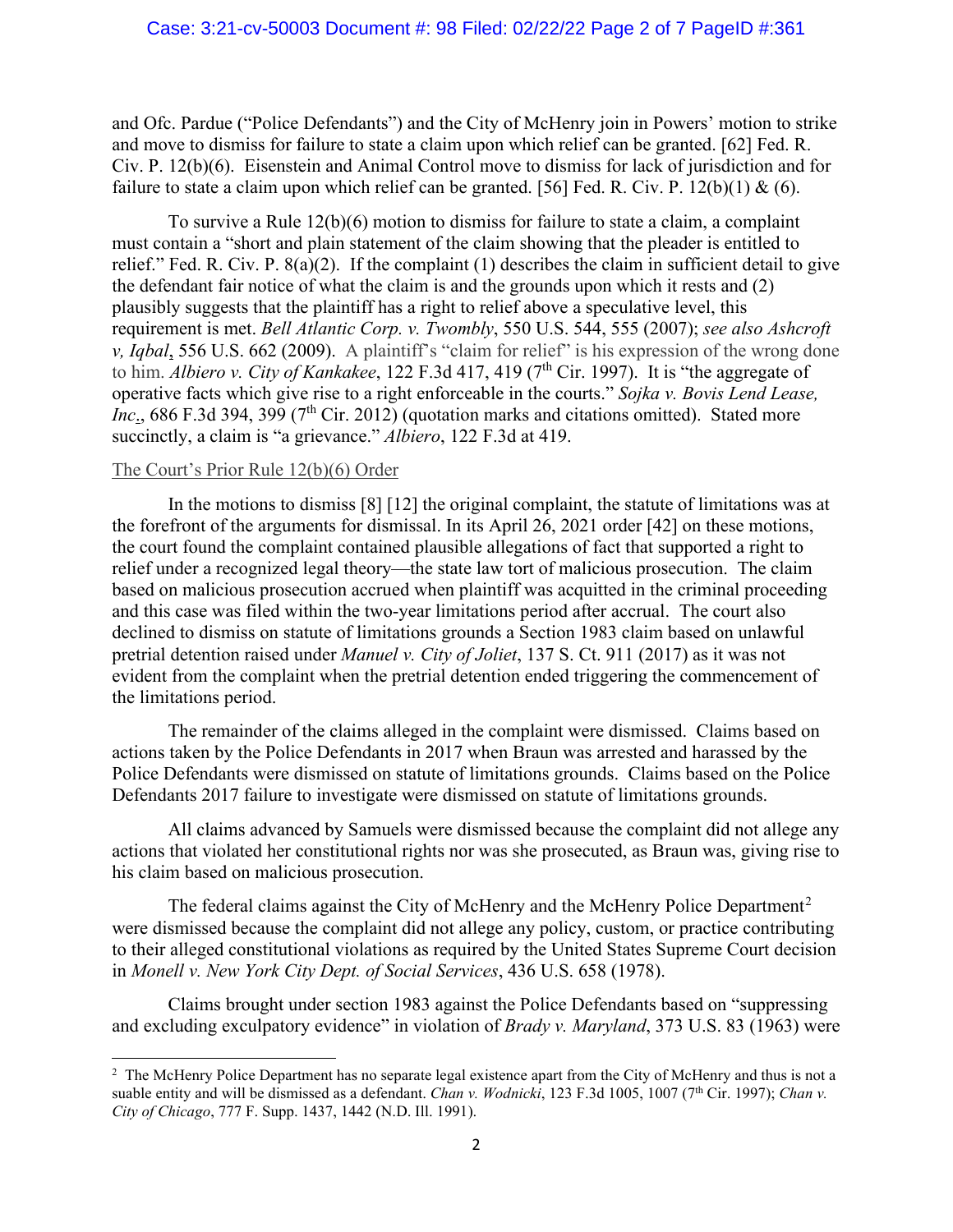## Case: 3:21-cv-50003 Document #: 98 Filed: 02/22/22 Page 3 of 7 PageID #:362

dismissed because the complaint's allegations showed Braun was aware, from the time of the incident for which he was prosecuted, of the exculpatory witness the Police Defendants had suppressed.

All Section 1983 claims against Powers were dismissed because she was not alleged to be acting under color of state law.

## The Amended Complaint

Plaintiffs filed an amended complaint which sought to revive the claims that had been dismissed by the court's prior order. They also added additional defendants, additional claims against the added defendants and additional claims and legal theories against the original defendants. Plaintiffs did not re-allege the facts from the original complaint. While failing to do so was procedurally improper and failed to follow the court's admonition in the prior order that the amended complaint "must stand complete on its own," the court will not treat the previously upheld claims as abandoned and will not strike the amended complaint and order the plaintiffs to try again. It can be discerned from the original complaint and the amended complaint what plaintiffs' grievances are and whether plaintiffs have made plausible allegations of fact that support a right to relief for those grievances under a recognized legal theory.

#### The Current Motions

#### *Section 1983 Claims—Police Defendants, Powers, City of McHenry*

A primary issue raised by the defendants' current motions, as in their prior motions, is whether the complaint's Section 1983 claims are barred by the statute of limitations. The statute of limitations is an affirmative defense which normally should be addressed in an answer to the complaint. However, a court may dismiss claims on a 12(b)(6) motion "when the complaint alleges facts sufficient to establish that the suit is indeed tardy." *Amin Ijbara Equity Corp. v. Village of Oak Lawn*, 860 F.3d 489, 492 (7<sup>th</sup> Cir. 2017).

Federal law does not establish a statute of limitations for Section 1983 actions; instead, the state limitations period for personal-injury torts is borrowed and in Illinois that period is two years. *Id.* at 493. Plaintiffs filed this case on January 4, 2021, so plaintiffs' Section 1983 claims must have accrued on or after January 4, 2019 for them to have been timely brought in this suit. Accrual occurs when a plaintiff knows the fact and the cause of his injury even though he may not know, or be able to predict, the full extent of his injury. *Id.*

As found in the prior order, based on the complaint's allegations, the Section 1983 claims for false arrest, failure to investigate, and police harassment all accrued in 2017 and, therefore, are barred by the statute of limitations. The amended complaint did not, and could not, change the allegations in the original complaint which show the accrual of these 1983 claims was in 2017.

Defendants, ask the court to dismiss the Section 1983 *Manuel* claim, which the court declined to dismiss in the original order. Defendants argue that since the court's prior order the Court of Appeals decided *Smith v. City of Chicago*, 3 F.4<sup>th</sup> 332 (7<sup>th</sup> Cir. 2021) which held that a detainee's Fourth Amendment claim for unlawful pretrial detention accrued upon his release on bond and that bond conditions imposed upon his release (to appear in court for a hearing and to request permission before leaving the state) did not constitute continuing seizure for Fourth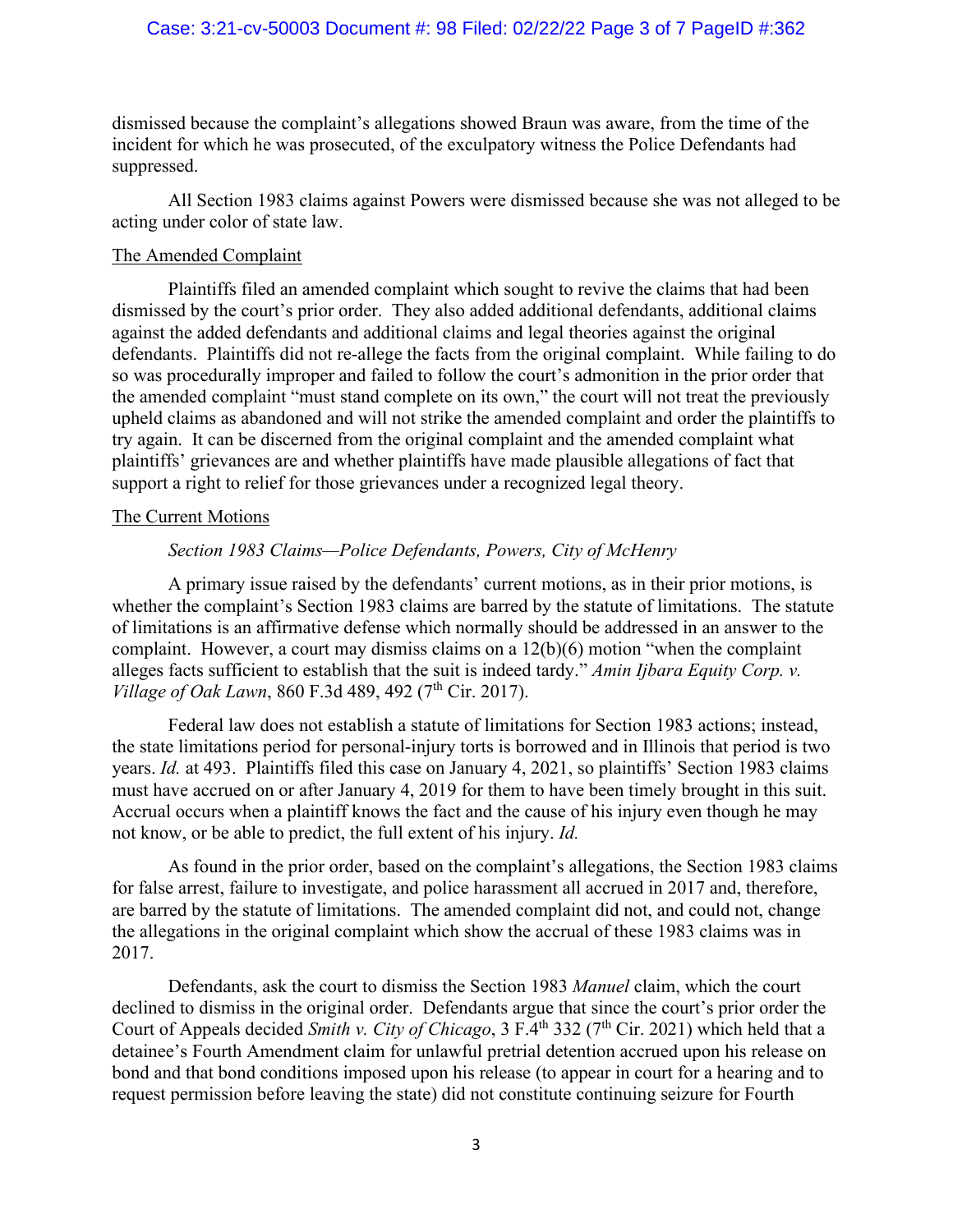Amendment purposes. Defendants maintain that, under *Smith*, Braun's *Manuel* claim accrued in 2017 when he bonded out, ending his detention, rendering his *Manuel* claim untimely.

Braun's bond conditions were similar to those in *Smith*. They required him to appear in court and to seek permission to leave the state. Under *Smith*, these do not constitute continuing seizure for Fourth Amendment purposes. He also alleges an order of protection keeping him from contact with Powers was entered.<sup>[3](#page-3-0)</sup> Pursuant to what is known as the Rooker-Feldman doctrine, federal district courts do not have jurisdiction to hear "cases brought by state-court losers complaining of injuries caused by state-court judgments rendered before the district court proceedings commenced and inviting district court review and rejection of those judgments." Exxon Mobil Corp. v. Saudi Basic Industries Corp., 544 U.S. 280, 284 (2005). The *Rooker-Feldman* doctrine provides a federal district court lacks subject matter jurisdiction to review a final state court judgment including an order of protection. *Carter v. Carter*, 859 F. Supp.2d 964 (C.D. Ill. 2012). Relief from a state court order of protection must be pursued through the state courts. *Id*.

Even if the order of protection could be reviewed, it would not constitute a Fourth Amendment seizure. "The quintessential seizure of the person from the Founding to the present is an arrest. Two key features of an arrest by a show of authority are that it involved an attempt to immediately control a person and a submission by the person to that authority resulting in a severe loss of freedom of movement." *Smith*, 3 F.4<sup>th</sup> at 341 (quotation marks and citations omitted). The amended complaint alleges the order of protection was an order of no contact by plaintiffs with Powers. No "severe loss of freedom of movement" is alleged. The complaint alleges a fear of being arrested if by chance plaintiffs ended up in the same public place as Powers. But fear of arrest based on the chance of inadvertently being in the same public place as Powers, "lacks the immediacy of a Fourth Amendment seizure," *Id.* The existence of the order of protection is at most "a precursor to a possible seizure rather than a seizure itself." *Id.*  (quotation marks and citation omitted). Applying *Smith*, to the facts alleged here, Braun's Fourth Amendment *Manuel* claim accrued when he bonded out in 2017 and, therefore, is untimely.

The amended complaint also seeks to revive Braun's *Brady* claim. What Braun claims was withheld was the identity of a witness, Missy Parisi, with testimony favorable to Braun. However, as found in the prior order, this witness was known to Braun as the complaint alleged she was with Braun at the time of the events which led to his arrest. *Camm v. Faith*, 937 F.3d 1096, 1108 (7th Cir. 2019) (evidence is not suppressed for purposes of *Brady* if it was "available to the defendant through the exercise of reasonable diligence.")

The amended complaint also seeks relief under a Section 1983 conspiracy theory. "To establish conspiracy liability in a  $\S$  1983 claim, the plaintiff must show that (1) the individuals reached an agreement to deprive him of his constitutional rights, and (2) overt acts in furtherance actually deprived him of those rights." *Beaman v. Freesmeyer*, 776 F.3d 500, 510 (7<sup>th</sup> Cir. 2015). Because Braun was not deprived of any constitutional right under *Brady*, the second prong of this test is not met, so a claim based on conspiracy liability under Section 1983 has not been

<span id="page-3-0"></span><sup>&</sup>lt;sup>3</sup> The amended complaint states: "When Michael Braun had her phone records subpoenaed the prosecutor asked Judge Garheart to impose an order of protection for Gail Powers. The Judge agreed and a no contact order was established." Dkt # 46, p. 5.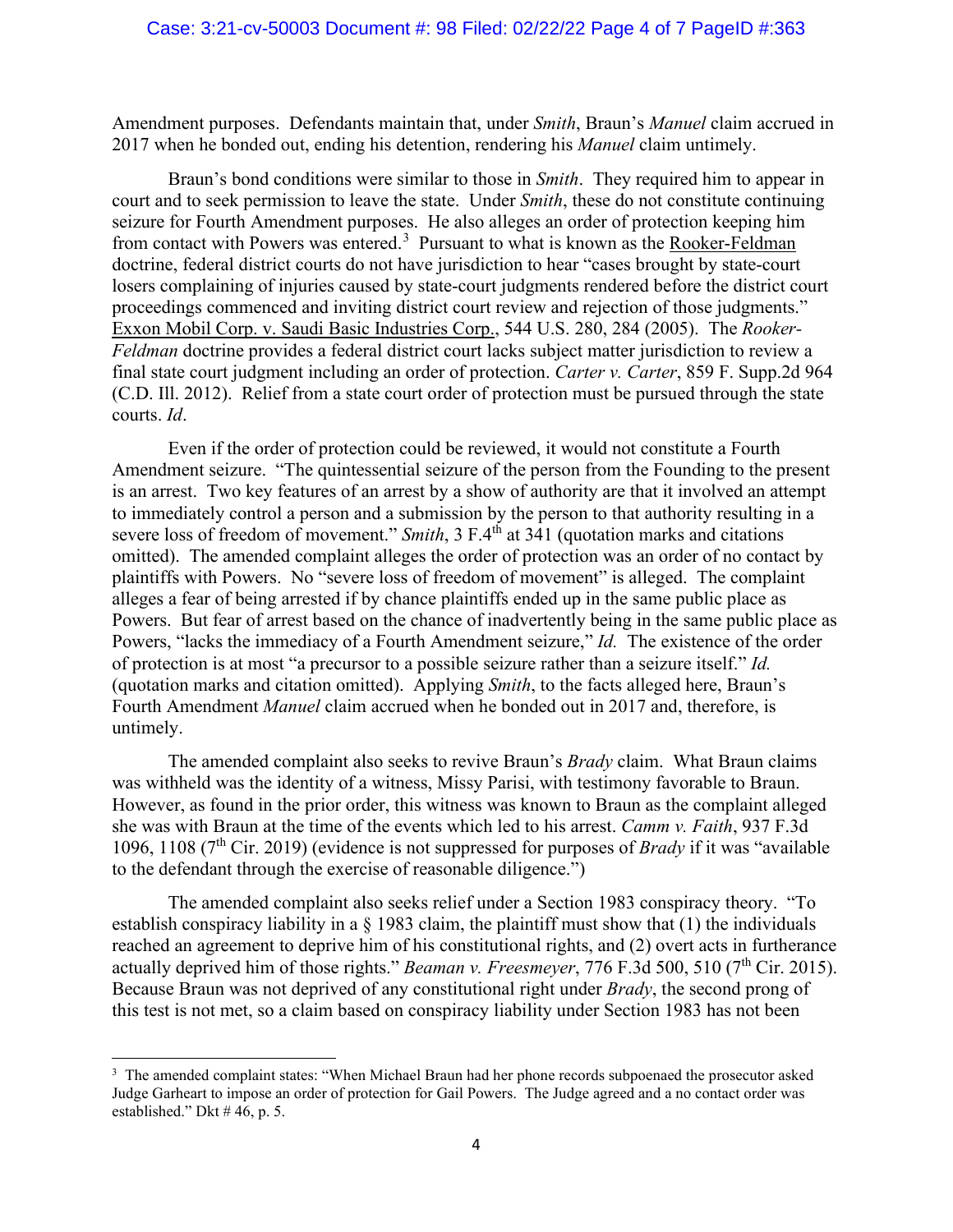## Case: 3:21-cv-50003 Document #: 98 Filed: 02/22/22 Page 5 of 7 PageID #:364

stated as to a *Brady* violation. The *Monell* claim based on the alleged *Brady* violation, therefore, also fails.

A claim based on Section 1983 conspiracy liability based on false arrest, failure to investigate, and police harassment also is barred by the statute of limitations. The accrual date for a conspiracy claim under Section 1983 is determined by the accrual date of the constitutional violations that make up the alleged conspiracy. *Gordon v. Devine*, No. 08 C 377, 2008 WL 4594354, \* 5 (N.D. Ill. Oct. 14, 2008). As discussed above, the claims based on false arrest, failure to investigate, and police harassment were all untimely because they accrued in 2017. Therefore, the Section 1983 conspiracy based on those alleged constitutional violations also accrued in 2017 and is, therefore, untimely. The *Monell* claim against the City of McHenry based on these alleged constitutional violations is also untimely.

#### *New Defendants—Eisenstein and Animal Control*

Plaintiffs amended complaint adds McHenry County Animal Control ("Animal Control") and Sharyl Eisenstein as defendants. Animal Control is a department of McHenry County and Eisenstein was a McHenry County assistant state's attorney. The amended complaint asserts malicious prosecution by Eisenstein for a prosecution in 2007 in which Braun was convicted of domestic battery and sentenced to one year probation. At some unspecified later date, Braun was arrested and pled guilty to throwing a dog out of a moving van in order to avoid being resentenced to three years in prison on the domestic battery conviction. He was sentenced to probation on this conviction concurrent with his domestic battery probation. On the last day of his probation term, Eisenstein falsely told a judge that Braun had failed a drug test and sought to have his probation revoked and a three-year prison term imposed. However, the head of probation appeared and advised the court that what Eisenstein was asserting was a lie. Braun's probation ended without any further sentence. Braun alleges Eisenstein had Lorenz, one of Police Defendants, hold back exculpatory evidence in the prosecution Braun also alleges Eisenstein lied to the court in proceedings which resulted in the termination of Braun's parental rights over two of his children.

The Rooker-Feldman doctrine, discussed above, provides federal district courts do not have jurisdiction to hear "cases brought by state-court losers complaining of injuries caused by statecourt judgments rendered before the district court proceedings commenced and inviting district court review and rejection of those judgments." Exxon Mobil Corp. v. Saudi Basic Industries Corp., 544 U.S. 280, 284 (2005). For this court to give Braun the relief he seeks, the court would have to order the restoration to Braun of rights he lost by the judgment terminating his parental rights. This court does not have the authority to grant that relief. The authority to adjudicate cases that affect parental rights rests with the state courts.

As to the 2007 domestic battery case, Braun does not allege he received a disposition in his favor. He alleges he was convicted and does not allege the conviction was ever vacated. Likewise, he does not allege the conviction based on his plea of guilty for throwing a dog out of a van has ever been vacated. Termination of the underlying judicial proceeding in plaintiff's favor is necessary for a Section 1983 claim arising from that proceeding. *Smith*, 3 F.4th at 337. As to his claim that Eisenstein had Lorenz hold back exculpatory evidence in the prosecution of the 2017 incident, the court has concluded above, as well as in its prior order, that no *Brady* violation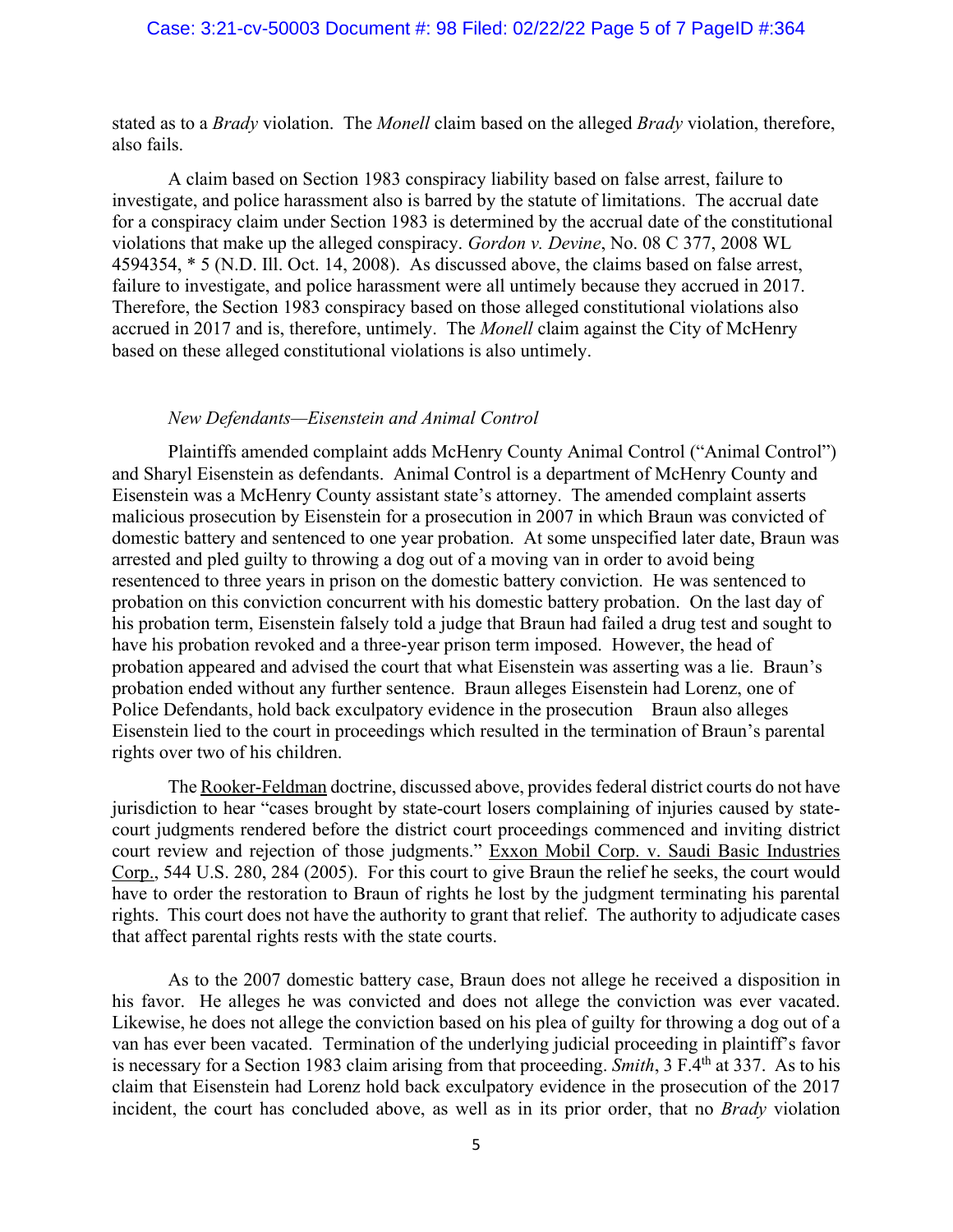occurred because Braun knew of the existence and identity of the witness alleged to have been withheld.

Animal Control seeks to be dismissed because it is not a proper party. Under the Illinois Constitution "units of local government" "means counties, municipalities, townships, special districts, and units, designated as units of local government by law." 1970 Ill. Const. Art. 7 Sec. 1. The Animal Control Act ("Act") does not create any unit "designated as a unit of local government." 510 ILCS 5/1 et seq. Rather, the Act provides for the appointment of an Administrator under the control of the county board to carry out the provisions of the Act. 510 ILCS 5/3. The Act does not create a separate animal control government entity. Thus, Animal Control is not an entity which can be sued. The county would be the proper entity to sue for claims arising from its animal control operations.

The federal claims advanced by Samuels are dismissed. Her allegations concerning Cox, Polidori, and Lorenz are for events that occurred in 2017 or before and are thus barred by the statute of limitations. She alleges she received over 30 citations and was fined over \$14,000 for having three chickens in a small room next to the garage. However, she does not allege who issued these citations or when, or that any of them were terminated in her favor. She alleges she was fined over \$14,000 so at least some of the citations must have been terminated unfavorably to Samuels and favorable termination is required. *Smith*, 3 F.4<sup>th</sup> at 337.

A district court may decline to exercise supplemental jurisdiction where it "has dismissed all claims over which it has original jurisdiction." 28 U.S.C.  $\S$  1367(c)(3). "Absent unusual circumstances, district courts relinquish supplemental jurisdiction over pendant state law claims if all claims within the court's original jurisdiction have been resolved before trial." Coleman v. City of Peoria, 925 F.3d 336, 352 ( $7<sup>th</sup>$  Cir. 2019). Subject matter jurisdiction in this case was premised on federal question jurisdiction and all federal claims have been dismissed so relinquishment of supplemental jurisdiction over the state law claims would be the norm.

However, it appears the court may have diversity of citizenship jurisdiction in this case. Plaintiffs appear to be citizens of Wisconsin. The parties are directed to file statements as set out below to address the diversity jurisdiction question.

For the foregoing reasons, all federal claims advanced by Samuels are dismissed.<sup>[4](#page-5-0)</sup> All federal claims against the Police Defendants, the City of McHenry, and Powers are dismissed with prejudice for failure to state a claim. Any federal claims against Eisenstein arising from the judgment terminating Braun's parental rights as to two of his children are dismissed without prejudice for lack of subject matter jurisdiction. All other federal claims against Eisenstein are dismissed with prejudice for failure to state a claim. The McHenry Police Department and Animal Control are dismissed as defendants as they are not suable entities. The defendants' motions to strike are denied. On or before March 2, 2022, defendants shall file a statement identifying the state of citizenship for each of the individual defendants as of the filing of the original complaint or, in the case of Eisenstein, the date of the filing of the amended complaint. If defendants' statement shows any of the individual defendants are citizens of Wisconsin, the court will

<span id="page-5-0"></span><sup>&</sup>lt;sup>4</sup> Because the foregoing resolves the motions, the court need not address other arguments raised by defendants in support of their motions to dismiss.